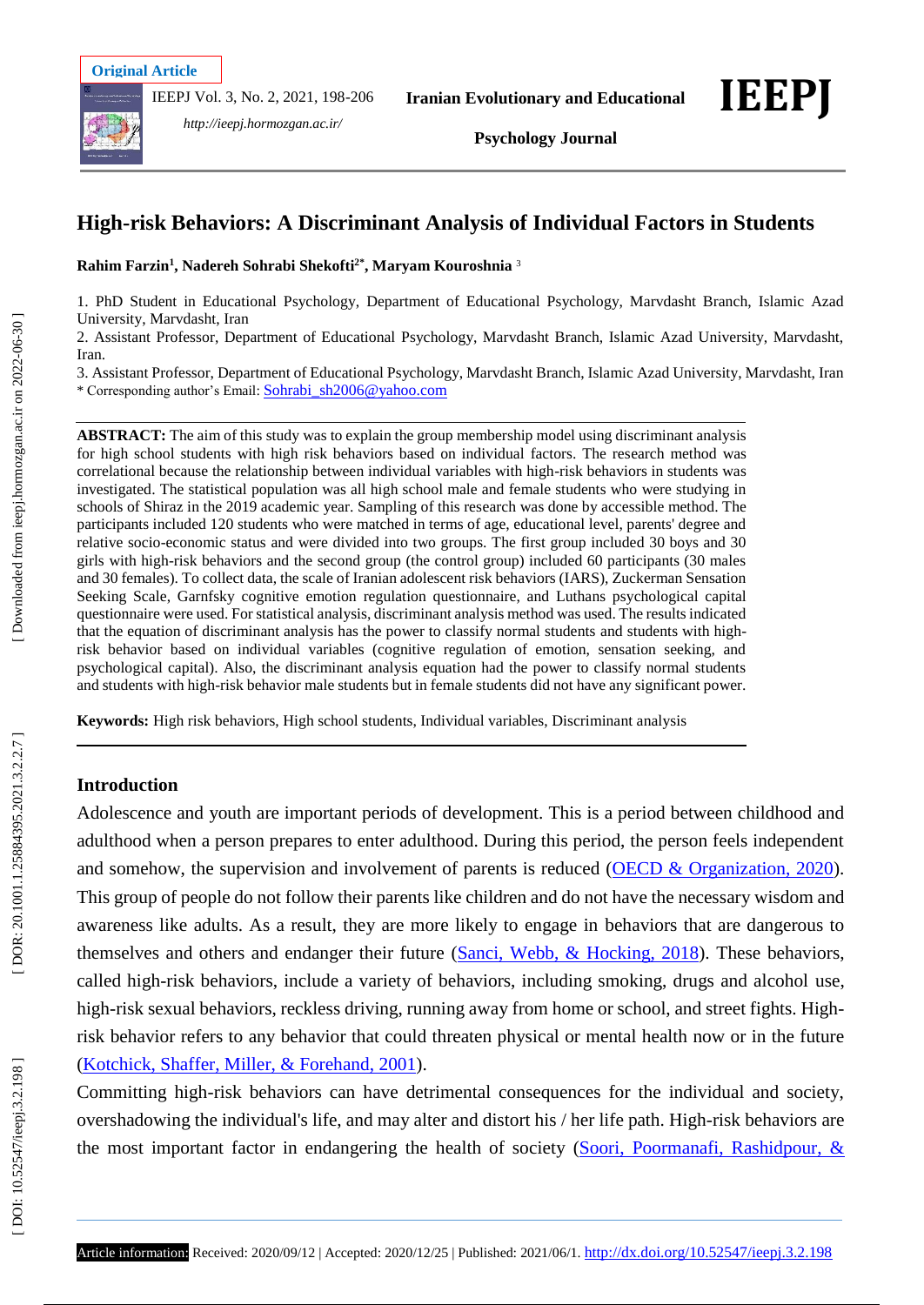Khalghi, 2020). Nouruzi and Amiri (2016) indicated that high risk behaviors, life events, birth order and number of children play a significant role in forecasting and explaining mental health of adolescence. Numerous individual factors cause adolescents to commit high -risk behaviors. One of these factors is sensation seeking, which is defined in terms of the willingness and actions of taking risks to accomplish different and highly stimulating experiences as well as the desire to take physical, social, legal, and financial risks (Marvin Zuckerman, 2007b). Marvin Zuckerman (2007b) believes that this phenomenon is an intriguing trait that is defined by the need for diverse, novel and complex feelings and experiences and the desire for physical and social risk due to such experiences.

People with high sensation seeking are more likely to engage in risky behaviors. In this regard, emotion management is also effective in doing or avoiding the high -risk behaviors. Cognitive strategies in emotion regulation include rumination, acceptance, self-blame, positive refocusing, refocus on planning, positive reappraisal, putting into perspective, catastrophizing, and blaming others (Garnefski & Kraaij, 2007). Individuals who displayed high levels of neuroticism and a tendency to use maladaptive cognitive emotional regulation strategies are more likely to engage in risky behaviors (Auerbach, Claro, Abela, Zhu, & Yao, 2010).

Another individual factor is psychological capital, which is rooted in positive organizational behavior and positive psychology. Psychological capital is a hybrid and interconnected structure that includes four perceptual-cognitive components, namely hope, optimism, self-efficacy, and resilience (Luthans, Luthans, & Luthans, 2004). People with high psychological capital indicated positive attitude and high emotional management. As a result, they are less likely to engage in behaviors that are detrimental to themselves and others. Adolescences who have higher personal resiliency (a component of psychological capital) report less frequent risk behaviors (*Prince-Embury*, 2015). Previous studies revealed that several individual factors have been confirmed in predicting high-risk behaviors in adolescents (Chen, Dunne, & Han, 2006; Claro, Boulanger, & Shaw, 2015; Lipowski, Lipowska, Jochimek, & Krokosz, 2016; Palacios, 2018; Safa, Valiee, Fazel Darbandi, & Aghajani, 2020; Marvin Zuckerman, 2007a). Accordingly, the present study aimed to explain the group membership model of high school students with high -risk behaviors based on individual indicators.

#### **Material and Method s**

The research method was correlational, and discriminant analysis was used to examine the group membership of high school students in high risk behaviors based on individual factors. The statistical population of the study consisted of male and female high school students who were studying in schools of Shiraz in the 2019 academic year. 120 male and female high school students were selected as the sample of the study by accessible sampling method, which was divided into two groups: the first group consisted of 30 boys and 30 girls, who had high -risk behaviors (as an experimental group) and the second group 30 girls and 30 boys (as a control group). Both of groups were matched in terms of age, educational level, parents' education and socio -economic status.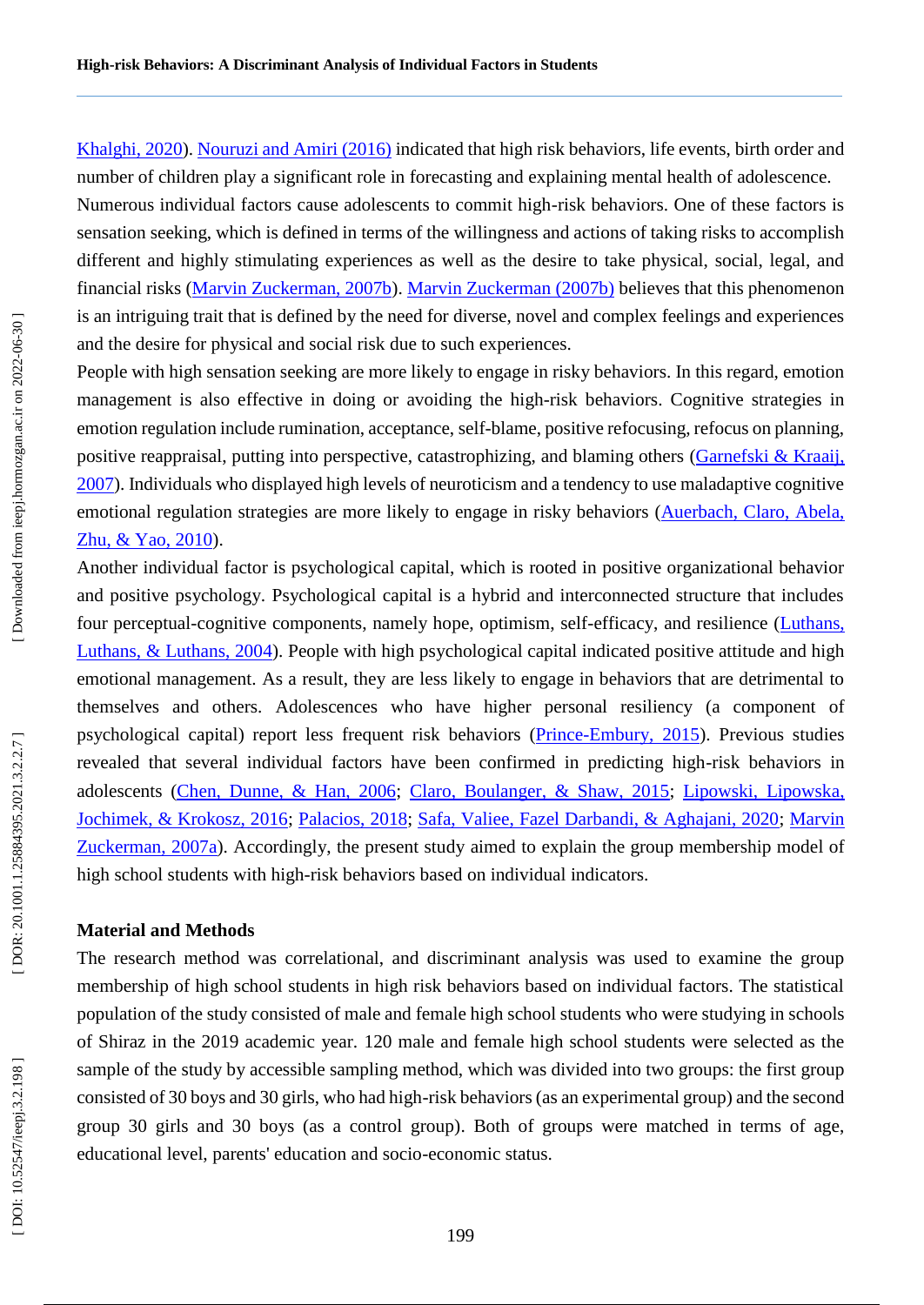The Iranian Adolescents' Risk Behavior Scale (IARS), the Zuckerman sensation -seeking Scale, the Luthans Psychological Capital Questionnaire, and the Garnefski Cognitive Emotion Regulation Questionnaire were used to collect data.

To measure the level of risk in adolescents in different dimensions (tendency to drugs, tendency to alcohol, tendency to smoking, tendency to violence, tendency to sex and sexual behavior, tendency to have sex with the opposite sex, tendency to dangerous driving), the scale of high-risk behaviors Iranian Adolescents (IARS) which included 38 questions was used. The scoring method is based on a five degree Likert scale in a range from very disagree to a very agree in the range of 1 -5 scores. The minimum score is 38 and the maximum is 190. A score between 38 and 76 indicates low risk, a score between 76 and 114 indicates a moderate risk, and a score above 114 indicates a high risk. In the study of Zadeh Mohammadi, Ahmadabadi, and Heidari (2011), the construct validity of this scale was evaluated. Exploratory factor analysis with principal components showed that this questionnaire is a seven dimensional scale, which explains 64.84% of the variance of risk -taking. Cronbach's alpha for the whole scale was .94 and for its subscales ranged from .74 to .93, which indicates an appropriate reliability vale. In the current study, the validity of the scale was confirmed by confirmatory factor analysis and its reliability was estimated to be .82 by Cronbach's alpha method.

Sensation seeking variable including four sub-scales of Thrill and Adventure Seeking (TAS); Disinhibition (Dis); Experience Seeking (ES); and Boredom Susceptibility (BS) were measured by the Zuckerman Sensation Seeking Scale (Marvin Zuckerman, 2007b). For each factor, ten items are considered. Each item has two -part, the first part, expresses the amount of emotion of the person and the second part, is in reverse. Mahvishirazi (2008) has reported the validity and reliability of this scale as .78 and .80, respectively. The validity of the scale in the present study was confirmed by confirmatory factor analysis and its reliability was obtained by Cronbach's alpha method as .76.

The Luthans 24-item psychological capital questionnaire (Luthans, Avey, Clapp-Smith, & Li, 2008) was used to assess psychological capital. The participants answered each question on a 6 -point Likert scale (from strongly disagree to strongly agree). A higher score indicates more psychological capital. In Bahadori Khosroshahi, Hashemi Nosratabad, and Babapour Kheirodin (2012) research, the reliability of the questionnaire using Cronbach's alpha was .85. The validity of the scale in the current study was confirmed by confirmatory factor analysis and its reliability was calculated by Cronbach's alpha to be .79.

Garnefski and Kraaij (2007) scale was used to measure cognitive emotion regulation strategies. This scale is a 36-item instrument that has a five-point Likert response scale from 1 (never) to 5 (always). This questionnaire consists of 9 subscales of rumination, acceptance, self-blame, positive refocusing, refocus on planning, positive reappraisal, putting into perspective, catastrophizing, and blaming others. The Persian version of this scale has been validated by Samani and Sadeghi (2010). The alpha coefficient for the subscales of this questionnaire was reported by Garnefski and Kraaij (2007) in the range of .71 to .81. The validity of the scale in the present study was confirmed by confirmatory factor analysis. Its reliability was .84 by Cronbach's alpha method.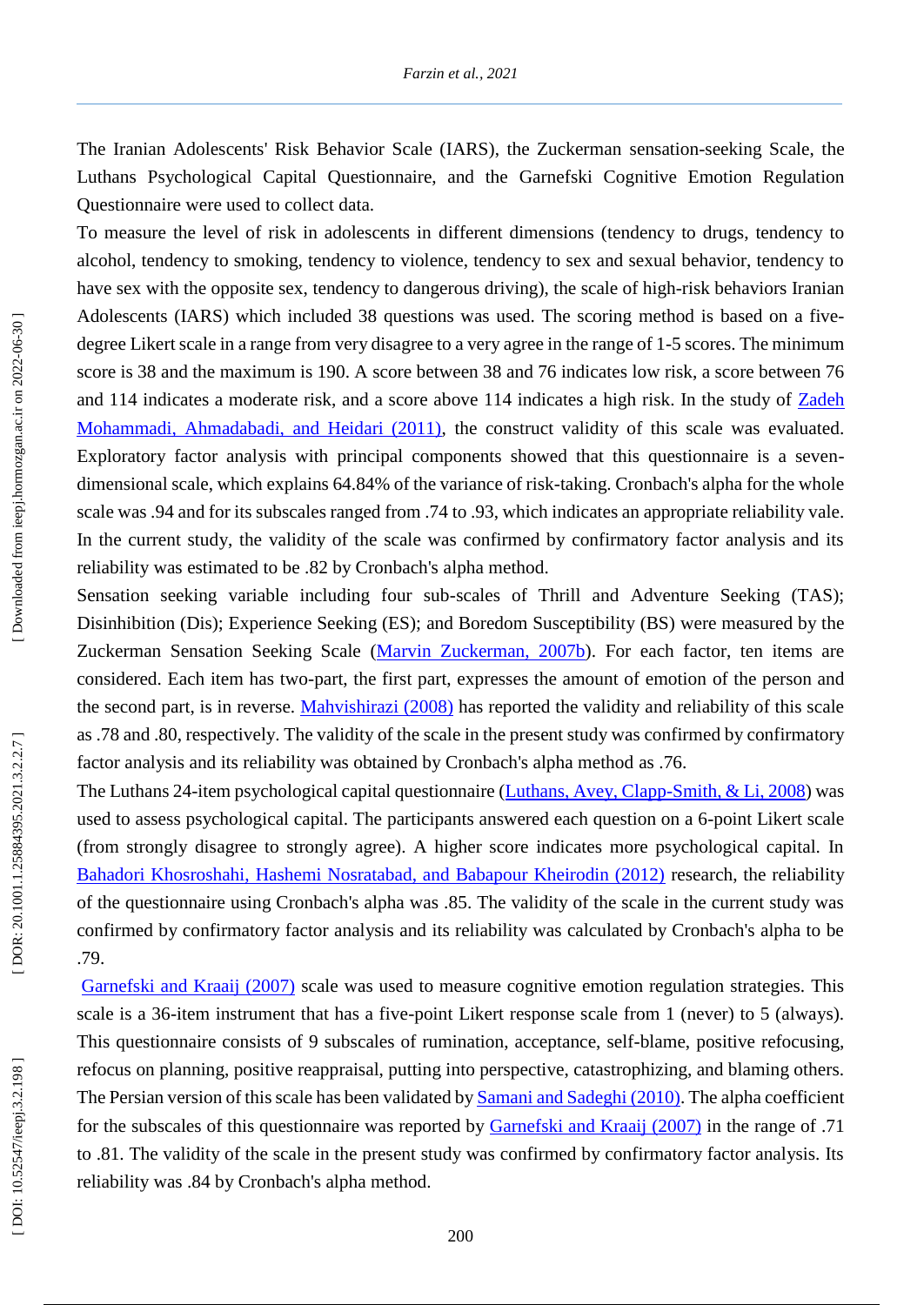Discriminant analysis was used to test the research hypotheses. It should be noted that the data were analyzed by SPSS software version 19.

### **Results**

The mean and standard deviation of the studied variables in the whole sample, in male students and in female students are presented in Tables 1 to 3.

| Variable              | Components                                   | Normal students |           | High risk behaviors students |           |
|-----------------------|----------------------------------------------|-----------------|-----------|------------------------------|-----------|
|                       |                                              | Mean            | <b>SD</b> | Mean                         | <b>SD</b> |
| Cognitive emotional   | Cognitive regulation of positive emotion     | 49.65           | 9.17      | 50.85                        | 9.77      |
| regulation            | Cognitive regulation of negative emotion     | 62.65           | 10.83     | 64.85                        | 11.48     |
| Sensation seeking     | <b>Experience Seeking</b>                    | 13.88           | 1.78      | 14.28                        | 1.48      |
|                       | Thrill and Adventure Seeking                 | 14.11           | 1.38      | 14.37                        | 1.58      |
|                       | <b>Boredom Susceptibility</b>                | 15.76           | 1.87      | 14.50                        | 1.88      |
|                       | Disinhibition                                | 15.44           | 1.56      | 15.21                        | 1.76      |
| Psychological capital | Self efficacy                                | 24.59           | 7.28      | 25.95                        | 6.31      |
|                       | Hope                                         | 24.41           | 7.72      | 25.26                        | 5.34      |
|                       | Resiliency                                   | 22.54           | 6.16      | 23.26                        | 5.19      |
|                       | Optimism                                     | 22.97           | 5.62      | 24.08                        | 4.16      |
| High risk behaviors   | Drug addiction                               | 10.45           | 3.58      | 13.77                        | 5.51      |
|                       | Tendency to alcohol                          | 8.93            | 3.43      | 14.42                        | 6.71      |
|                       | Tendency to smoke                            | 6.34            | 2.60      | 9.23                         | 5.24      |
|                       | Tendency to violence                         | 9.88            | 4.01      | 14.03                        | 4.86      |
|                       | Tendency to relationship and sexual behavior | 6.84            | 3.60      | 10.78                        | 5.02      |
|                       | Tendency to have a relationship with the     | 8.63            | 3.82      | 13.67                        | 4.21      |
|                       | opposite sex                                 |                 |           |                              |           |
|                       | Dangerous driving tendencies                 | 12.84           | 5.06      | 19.39                        | 5.40      |

**Table 1.** Mean and standard deviation of the research variables in the total sample

**Table 2.** Mean and standard deviation of the research variables in the male students

| Variable              | Components                                   | Normal students |      | High risk behaviors students |           |
|-----------------------|----------------------------------------------|-----------------|------|------------------------------|-----------|
|                       |                                              | Mean            | SD.  | Mean                         | <b>SD</b> |
| Cognitive emotional   | Cognitive regulation of positive emotion     | 50.48           | 8.52 | 50.90                        | 9.98      |
| regulation            | Cognitive regulation of negative emotion     | 64.96           | 8.31 | 64.39                        | 11.01     |
| Sensation seeking     | <b>Experience Seeking</b>                    | 13.50           | 1.66 | 14.39                        | 1.60      |
|                       | Thrill and Adventure Seeking                 | 14.04           | 1.42 | 14.21                        | 1.63      |
|                       | <b>Boredom Susceptibility</b>                | 15.95           | 1.96 | 14.59                        | 1.85      |
|                       | Disinhibition                                | 15.41           | 1.55 | 15.23                        | 1.72      |
| Psychological capital | Self efficacy                                | 26.80           | 4.63 | 26.13                        | 5.66      |
|                       | Hope                                         | 27.12           | 5.07 | 24.59                        | 5.51      |
|                       | Resiliency                                   | 24.44           | 5.30 | 22.95                        | 5.36      |
|                       | Optimism                                     | 24.48           | 4.40 | 23.84                        | 4.38      |
| High risk behaviors   | Drug addiction                               | 10.72           | 3.37 | 13.15                        | 4.36      |
|                       | Tendency to alcohol                          | 9.76            | 3.76 | 15.40                        | 6.45      |
|                       | Tendency to smoke                            | 6.80            | 2.98 | 8.72                         | 4.78      |
|                       | Tendency to violence                         | 10.92           | 4.06 | 14.09                        | 4.86      |
|                       | Tendency to relationship and sexual behavior | 7.88            | 3.96 | 11.50                        | 5.04      |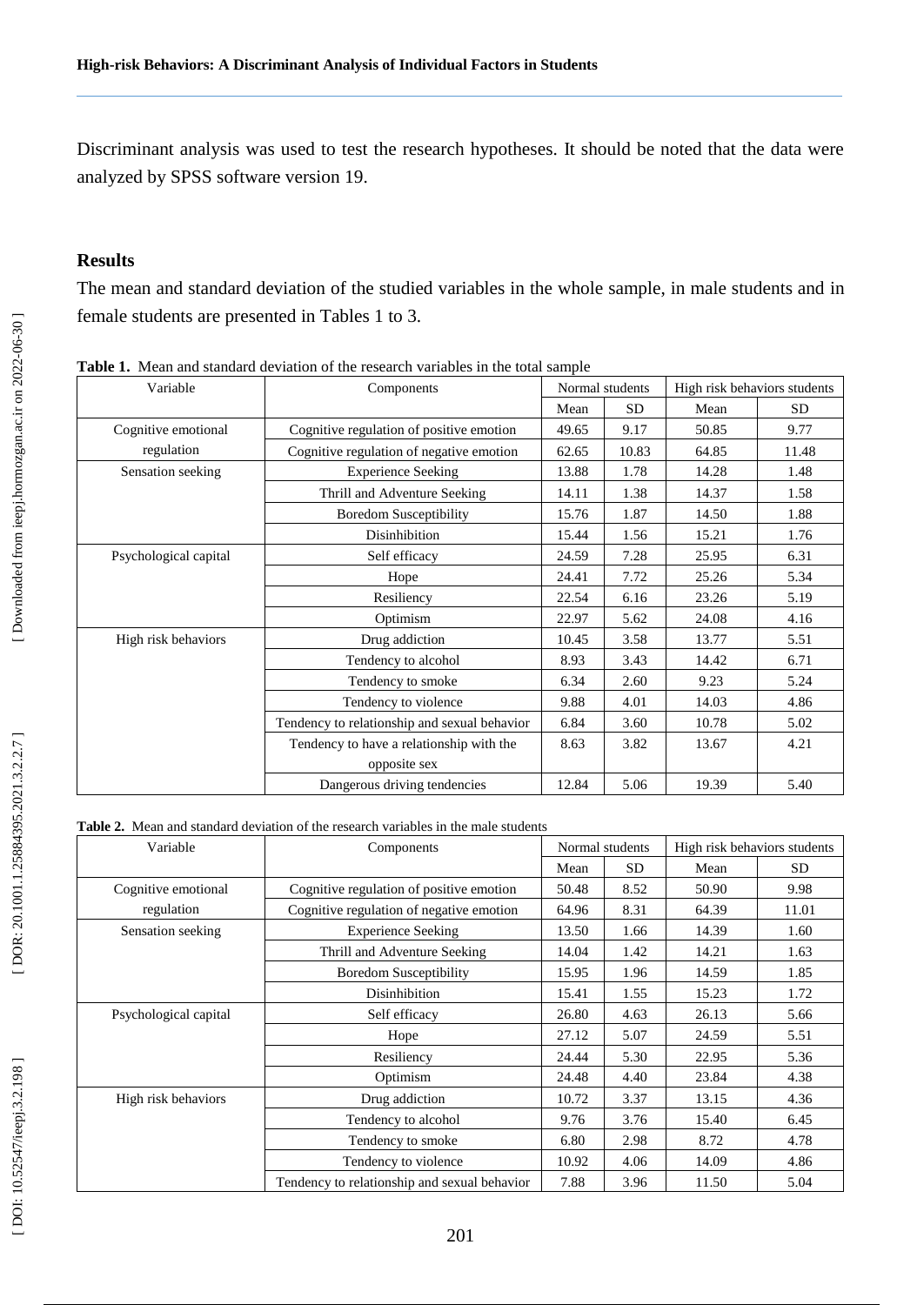| Tendency to have a relationship with the |       | 4.30 | 14.18 | 4.12    |
|------------------------------------------|-------|------|-------|---------|
| opposite sex                             |       |      |       |         |
| Dangerous driving tendencies             | 13.76 | 5.44 | 18.90 | ن ر. ر. |

**Table 3.** Mean and standard deviation of the research variables in the female students

| Variable              | Components                                   | Normal students |           | High risk behaviors students |           |
|-----------------------|----------------------------------------------|-----------------|-----------|------------------------------|-----------|
|                       |                                              | Mean            | <b>SD</b> | Mean                         | <b>SD</b> |
| Cognitive emotional   | Cognitive regulation of positive emotion     | 48.57           | 10.09     | 53.31                        | 9.58      |
| regulation            | Cognitive regulation of negative emotion     | 59.63           | 13.08     | 70.87                        | 12.06     |
| Sensation seeking     | <b>Experience Seeking</b>                    | 14.36           | 1.86      | 14.12                        | 1.14      |
|                       | Thrill and Adventure Seeking                 | 14.21           | 1.35      | 14.87                        | 1.54      |
|                       | <b>Boredom Susceptibility</b>                | 15.52           | 1.77      | 14.87                        | 2.21      |
|                       | Disinhibition                                | 15.47           | 1.61      | 15.50                        | 1.50      |
| Psychological capital | Self efficacy                                | 21.68           | 9.07      | 26.50                        | 6.17      |
|                       | Hope                                         | 20.66           | 9.24      | 27.50                        | 5.24      |
|                       | Resiliency                                   |                 | 6.45      | 25.68                        | 4.90      |
|                       | Optimism                                     | 21              | 6.51      | 25.51                        | 4.03      |
| High risk behaviors   | Drug addiction                               | 10.10           | 3.91      | 15.35                        | 7.69      |
|                       | Tendency to alcohol                          | 7.84            | 2.67      | 11.88                        | 6.90      |
|                       | Tendency to smoke                            | 5.73            | 1.91      | 10.52                        | 6.27      |
|                       | Tendency to violence                         | 8.52            | 3.61      | 13.88                        | 5.01      |
|                       | Tendency to relationship and sexual behavior | 5.47            | 2.56      | 8.94                         | 4.61      |
|                       | Tendency to have a relationship with the     | 7.10            | 2.42      | 12.35                        | 4.25      |
|                       | opposite sex                                 |                 |           |                              |           |
|                       | Dangerous driving tendencies                 | 11.63           | 4.37      | 20.64                        | 4.91      |

In order to test the research hypotheses, the discriminant analysis test was used and its results are presented in table 4. In the table 4, the M -Box values and eigenvalues of the discriminant analysis test in the total sample, male and female students are indicated. According to the results, the M -Box index is significant for the total sample and male students, so it can be said that the equation of discriminant analysis in the total sample and male students has the power to discriminate normal students from students with High-risk behavior based on individual variables. Table 5 indicates the rate of predictive power to discriminate normal students from students with high -risk behavior in the total sample, female and male students.

**Table 4**. Results of the discriminant analysis test in total sample, male and female students

| ---------------------- |             |                            |                    |          |      |
|------------------------|-------------|----------------------------|--------------------|----------|------|
| Index                  | M box value | $\mathbf{r}$<br>Eigenvalue | Df1                | Df2      |      |
| Value                  | 739.12      | 1.JI                       | 270<br><i>JI</i> 0 | 20438.89 | .001 |
|                        | .397        | 205<br>.000                |                    | 3072     | .535 |
|                        | 404.22      | 1.10                       | 210                | 6057.9?  | .047 |

**Table 5.** The predictive power of discriminant analysis test in total sample, male and female students

|       | - WATER OF THE PLOCHECH IS POTTED OF GARDELIMING WING JULY VER AN COUNTRYING MINIS WILL ISLAME DURING WING |                            |            |                      |      |  |  |
|-------|------------------------------------------------------------------------------------------------------------|----------------------------|------------|----------------------|------|--|--|
| Index | droup                                                                                                      | $\mathbf{r}$<br>Eigenvalue | Chi-square | $\cdot$ $\cdot$<br>u |      |  |  |
| Value | Total                                                                                                      | 1.46                       | 70.95      | ~~<br>∼              | .001 |  |  |
|       | Female                                                                                                     | 2.06                       | 24.66      | 20                   | ب ک  |  |  |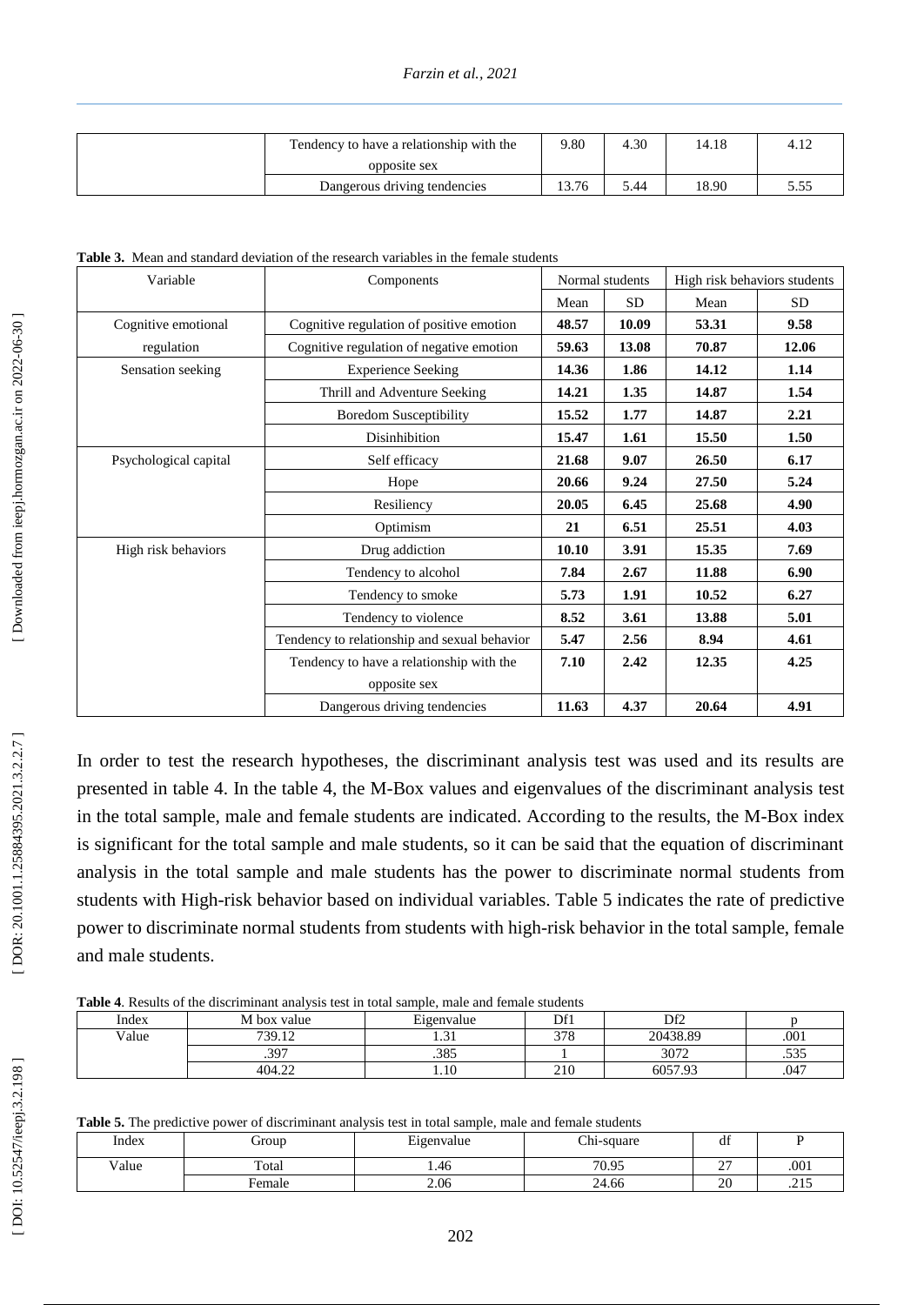| viale | ١0 | $\sim$<br>$\sim$<br>. | $\gamma$<br>~ |  |
|-------|----|-----------------------|---------------|--|

According to Table 5, the discriminant analysis equation has power to discriminate normal students from students with high -risk behavior based on individual variables. Also, the value of Wilks' lambda index is equal to 0.405. In female students, the discriminant analysis equation has no power to discriminate normal students from students with high -risk behavior based on individual variables. Also, the value of Wilks' lambda index is equal to 0.326. In male students, the discriminant analysis equation has a significant discriminant power to distinguish normal students from high -risk students based on individual variables. Based on the findings, the discriminant analysis equation has discriminated 85.84% of the subjects based on individual variables.

#### **Discussion**

The aim of this study was to discriminate high-risk students from high-risk students based on individual indicators (cognitive emotion regulation, sensation seeking, and psychological capital). The results indicated that the equation of discriminant analysis has the power to discriminate normal students from students with high risk behavior based on individual variables in the total sample and male students. This finding is consistent with the findings of Miron Zuckerman (1979) who found that 74% of people who were highly aroused were using one or more of the drugs. This rate was 32% in people with low sensation seeking. Miron Zuckerman (1979) believes that gender and age are the variables that are most associated with sensation seeking. Zhang, Zhang, and Shang (2016) also showed that there is a positive correlation between adolescents' high arousal and high -risk behaviors such as reckless driving and sexual acts without contraceptives. Borjali, Aazami, and Chopan (2016) indicated in a research entitled the effectiveness of training emotion regulation strategies on reducing sensation seeking in drug addicts that emotion regulation training reduces experience seeking and boredom. Also, the results of **Behboodi** and Ahmadi Tahoor Soltani (2018) revealed that the educational package of substance abuse prevention is effective in reducing high-risk behaviors. Keykhosrovani, Dehghani, and Dehghani (2017) examined the relationship between self-regulation and moral intelligence with addiction readiness through sensation seeking and showed that sensation seeking has a mediating role in relation of self-regulation, moral intelligence and addiction readiness.

In general, it can be concluded that in the present study, individual indicators (cognitive regulation of emotion, sensation seeking and psychological capital) have the power to discriminate students with high risk behavior from students without high -risk behavior. Each of the indicators of cognitive regulation of emotion, sensation seeking and psychological capital alone has a positive effect on the discrimination between normal students and students with high -risk behavior in total and male sample. Based on empirical evidence and research literature, we explain the inability of the discriminant analysis equation to discriminate between female students with high -risk behavior and female students without high -risk behavior as follows: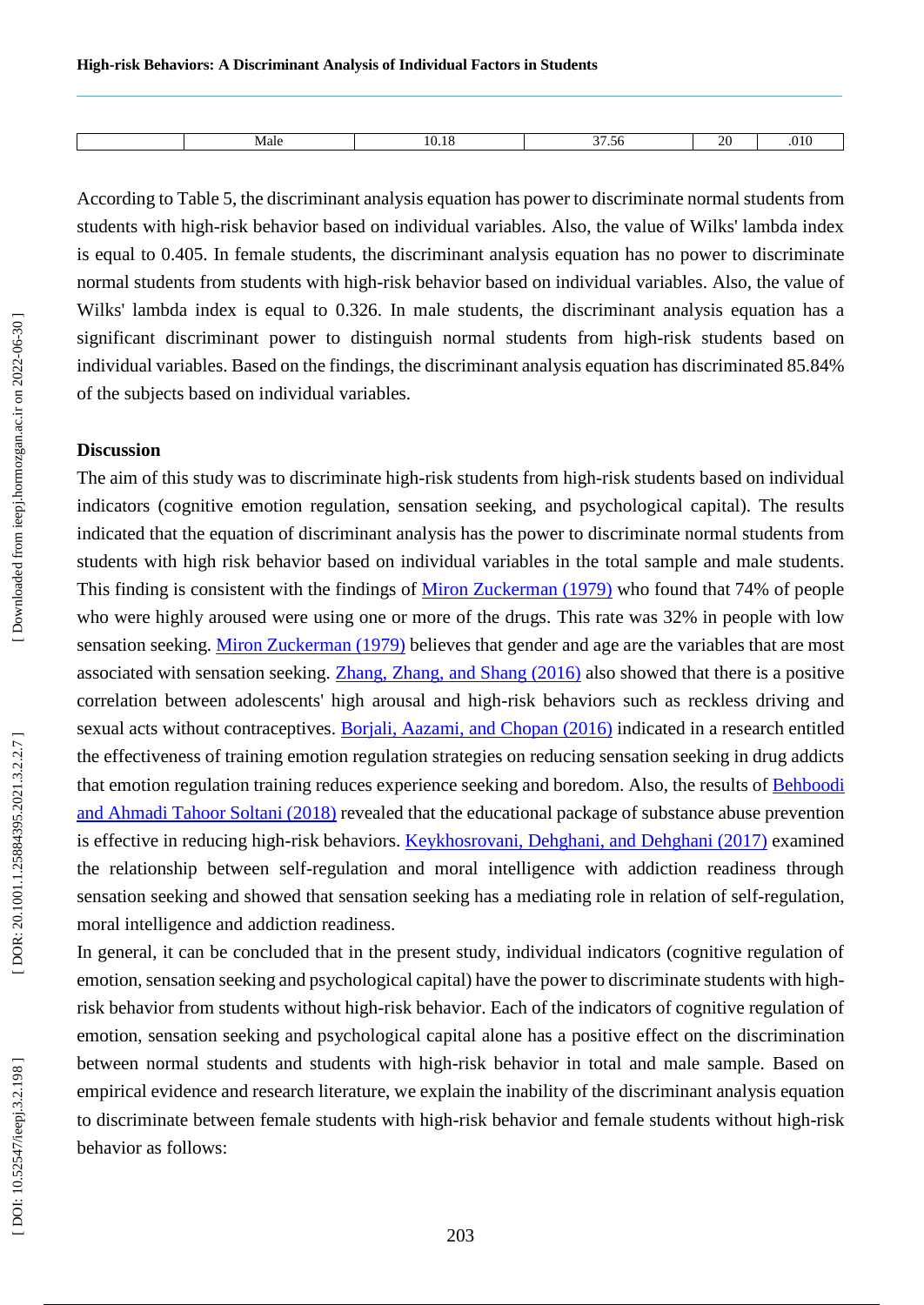A) Lack of psychological freedom among female students in expressing psychological issues and negative personality traits. Among girls, the tendency to express negative emotions is much less than boys, and expressing this trait is associated with more shame and shyness than boys.

B) Having more empathy by girls, which makes the two groups of female students with and without high -risk behaviors (compared to boys) , has a higher homogeneity and the discriminant power of discriminant analysis tests reaches its minimum efficiency.

C) The student's introversion causes him/her to refuse to express her/his inner states and characteristics to others. The problem of introversion has been identified as a disturbing variable in this study, which is significantly more common among girls than boys. Research by Yousefi, Taymoori, Azadi, and Khasi (2016) showed that 92% of girls have an introverted personality type. Therefore, girls refuse to express their psychological states and characteristics due to high introversion.

The present study has been associated with some limitations that should be considered in generalizing the results. The limitation of the sample to high school students in Shiraz and the use of a questionnaire to measure research variables has been the most important limitations of this study. Based on this, it is suggested that in future researches, the subject of the present research be repeated in other cities of the country and in other age groups. It is suggested that the findings of the present study, along with the explanation of the results, be provided to teachers, professors and university professors in the form of a booklet or article. It is also suggested that educational counseling centers use the findings of this research in counseling students and solving their academic and psychological problems.

**Conflict of interest:** The authors state d no conflict of interest in the study.

**Financial sponsor:** The authors acknowledge that they have not received any financial support for all stages of the study, writing and publication of the paper.

**Acknowledgment:** We appreciate all the participants of the study as well as all those participating in the implementation of this project.

## **References**

Auerbach, R. P., Claro, A., Abela, J. R., Zhu, X., & Yao, S. (2010). Understanding risky behavior engagement amongst Chinese adolescents. *Cognitive therapy and research, 34*(2), 159 -167.

Bahadori Khosroshahi, J., Hashemi Nosratabad, T., & Babapour Kheirodin, J. (2012). The Relationship Of Psychological Capital With Social Capitalamong Students Of Tabriz University. *JOURNAL OF RESEARCH AND HEALTH, 2*(1), 63 -71.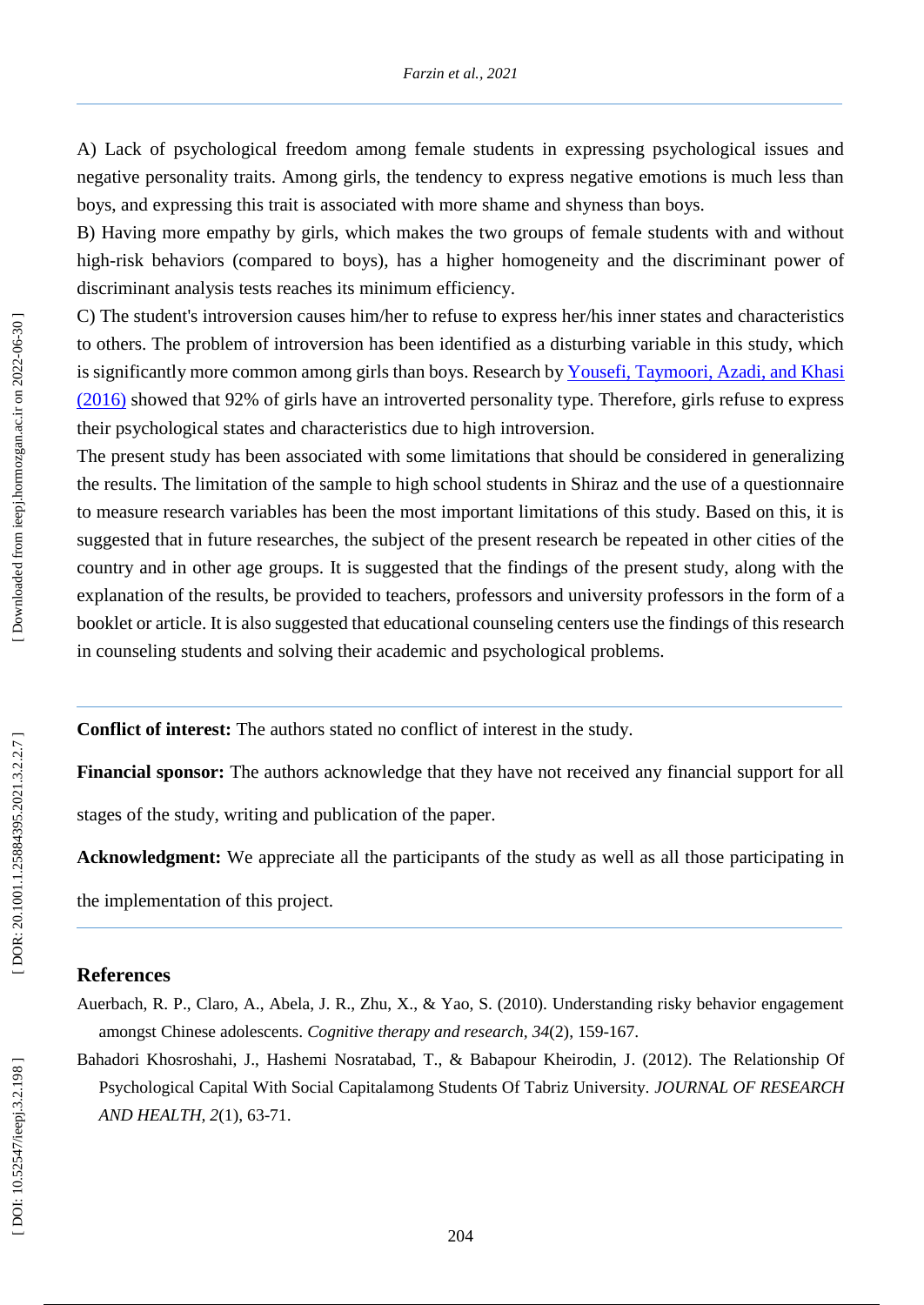- Behboodi, M., & Ahmadi Tahoor Soltani, M. (2018). The Effectiveness Of Drug Use And Acquired Immune Deficiency Syndrome (Aids) Prevention Package On Drug Use And High Risk Behaviors Reduction Among College Students. *JOURNAL OF HEALTH EDUCATION AND HEALTH PROMOTION, 6*(2), 114 -124.
- Borjali, A., Aazami, Y., & Chopan, H. (2016). The Effectiveness Of Emotion Regulation Strategies Training On Reducing Of Sensation Seeking In Drug- Dependent Persons. *Journal of clinical psychology*, 8(2 (30)), 33-42.
- Chen, J., Dunne, M. P., & Han, P. (2006). Child sexual abuse in Henan province, China: associations with sadness, suicidality, and risk behaviors among adolescent girls. *Journal of Adolescent Health, 38*(5), 544 -549.
- Claro, A., Boulanger, M.-M., & Shaw, S. R. (2015). Targeting Vulnerabilities to Risky Behavior: an Intervention for Promoting Adaptive Emotion Regulation in Adolescents. *Contemporary School Psychology, 19*(4), 330 - 339. doi:10.1007/s40688-015-0063-9
- Garnefski, N., & Kraaij, V. (2007). The cognitive emotion regulation questionnaire. *European Journal of Psychological Assessment, 23*(3), 141 -149.
- Keykhosrovani, M., Dehghani, A., & Dehghani, Y. (2017). The Causal Relation Of Self -Regulation And Moral Intelligence With Addiction Potential Through The Mediating Role Of Sensation -Seeking Among Female Students. *Research on Addiction, 11*(43), 249-266.
- Kotchick, B. A., Shaffer, A., Miller, K. S., & Forehand, R. (2001). Adolescent sexual risk behavior: A multisystem perspective. *Clinical psychology review, 21*(4), 493 -519.
- Lipowski, M., Lipowska, M., Jochimek, M., & Krokosz, D. (2016). Resiliency as a factor protecting youths from risky behaviour: Moderating effects of gender and sport. *European journal of sport science, 16*(2), 246 -255.
- Luthans, F., Avey, J. B., Clapp -Smith, R., & Li, W. (2008). More evidence on the value of Chinese workers' psychological capital: A potentially unlimited competitive resource? *The International Journal of Human Resource Management, 19*(5), 818 -827.
- Luthans, F., Luthans, K. W., & Luthans, B. C. (2004). Positive psychological capital: Beyond human and social capital. *Business Horizons, 47* (1), 45 -50. doi:10.1016/j.bushor.2003.11.007
- Mahvishirazi, M. (2008). Reliability, Validity and Manner of Zuckerman Sensation -SeekingCulture -Based Scale. *Daneshvar Raftar, 15*(28), 35 -48.
- Nouruzi, K., & Amiri, M. (2016). Relationship of high risk behaviors and negative life events with mental health of female students in high schools. *Iranian journal of public health, 45*(6), 833 -834.
- OECD, & Organization, W. H. (2020). *Adolescent health*: World Health Organization
- Palacios, J. (2018). Interplay between sensation seeking and risky alcohol drinking in Mexican adolescents: An structural modeling equation approach. *International journal of psychological research, 11*(2), 19 -26.
- Prince -Embury, S. (2015). Risk behavior and personal resiliency in adolescents. *Canadian Journal of School Psychology, 30*(3), 209 -217.
- Safa, A., Valiee, S., Fazel Darbandi, A., & Aghajani, M. (2020). Risky behaviors and sensation -seeking in adolescence: a descriptive correlational study. *Comprehensive child and adolescent nursing, 43*(4), 260 -273.
- Samani, S., & Sadeghi, L. (2010). Psychometric Properties Of The Cognitive Emotion Regulation Questionnaire. *JOURNAL OF PSYCHOLOGICAL MODELS AND METHODS, 1*(1), 51 -62.